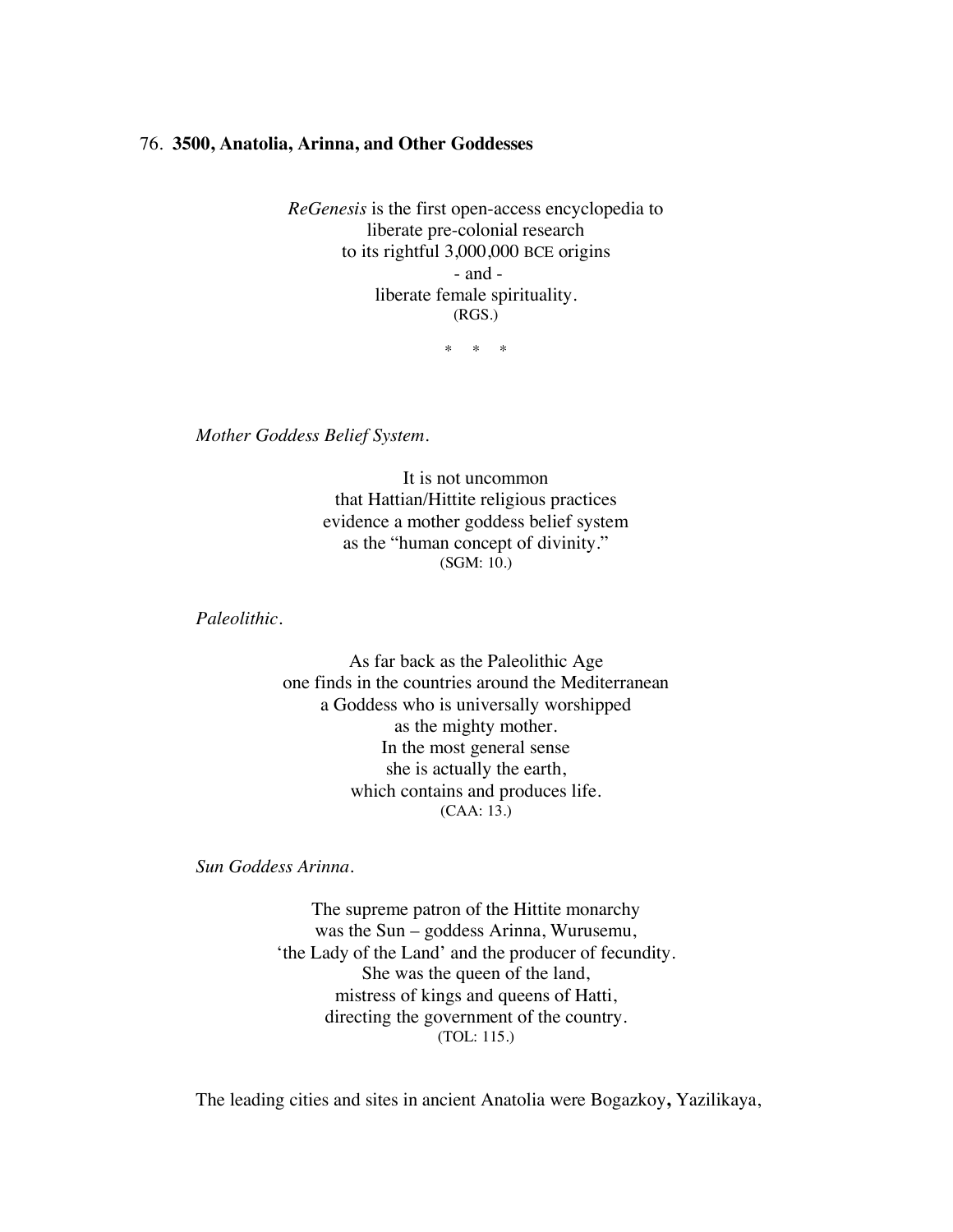Pessinus, and Priene. Hattusas was the great capital city at Bogazkoy. Finds from excavations initiated by a German archaeological team in 1906 CE include thousands of clay tablets with cuneiform characters that speak to and explain the religious practices of the Hattians or Hittites. The tablets also include information on the Hatti land, i.e. Hittites, and a language called Nesili that has a close affinity with "another dialect of the Anatolian Indo–European languages, Luwian" which is also related to classical Cilicia. \* (HBR: 128.) Additional languages are Akkadian, pre–Hittite Hattic, and Hurrian from northern Mesopotamia. (HBR: 128- 9; AMW: 192-202.)

\* Cilicia was a well–traveled trade route area between the Taurus and Amanus Mountains.

It is not uncommon that Hattian/Hittite religious practices evidence a mother goddess belief system as, the "human concept of divinity." (SGM: 10.) She is frequently found in a standing or seated position with lion cubs and or musical instruments: locations include caves, hillsides and mountains.

Prehistoric art had already depicted this Goddess – in a seated or standing posture. … In the civilizations of Asia Minor, Crete and the early Greek mainland the Goddess appeared everywhere in the form of the Great Mother, who was worshipped preferably in caves (CAA: 9). … As far back as the Paleolithic Age one finds in the countries around the Mediterranean a Goddess who is universally worshipped as the mighty mother. In the most general sense she is actually the earth, which contains and produces life (CAA: 13).

Hattian goddesses introduced around 3500 BCE include Cybele/Kybele and Kultepe. Kultepe was the sun goddess Arinna, also later known as goddess Wurusemu and goddess Arinitti. \*

The supreme patron of the Hittite monarchy was the Sun–goddess Arinna, Wurusemu, 'the Lady of the Land' and the producer of fecundity. … She was the queen of the land, mistress of kings and queens of Hatti, directing the government of the country. … Like Ishtar [or Esh–tar] in Mesopotamia and the Hurrian Hebat in relation to Teshub, she had precedence over her husband–son. Thus, in the state religion the Weather–god of Hatti took second place to the sun–goddess of Arinna (TOL: 115).

\* Additional sun goddesses include: Anahita (WM: 49); Egyptian Sekhmet; Germanic Sunna (Sunnu); Brythonic Aquae Sol (Sulis); Roman Sul-Minerva; Celtic Bridget; Baltic Saule; Finnish Paivatar; Siberian Kajae; Arabian Al-Ilat; and Shinto Amaterasu Omikami.

The goddess Arinna is of particular metaphoric interest. In the photo below from Kayseri Archaeological Museum, Arianne is a double goddess and the prominent or dominant iconography is the concentric circle–and–dot. Many times over the decades, I have come across other iconic examples of the circle with a center dot.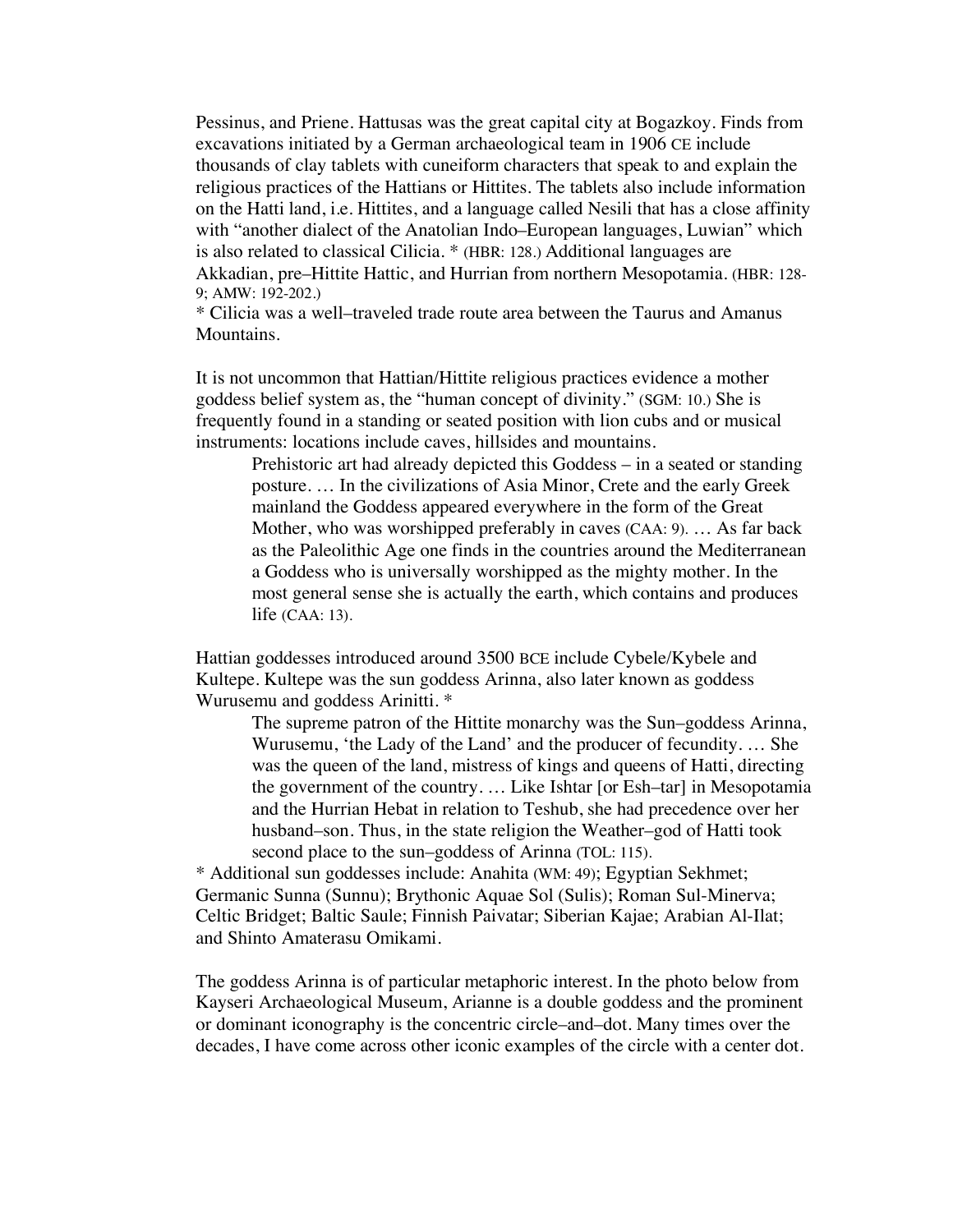In addition to Arinna in Kayseri (3,500 BCE), further 'circle – and – dot' examples have been discovered including: 1000-600 BCE potteries and caravanserai plus the major trade site of Muweilah in Southeastern Arabia to numerous American Petroglyphs including the King's Trail on Hawaii's Big Island. Other selected examples are: Sicilian pottery fragment at the Erice Museum; Anatolian  $3<sup>d</sup>$ century Assyrian funeral goddess Kultepe at Ankara Museum; Irish engravings on King's Mountain menhir at Co. Meath (TEG: 92, Fig. 32); carvings from Mevagh, Co. Donegal (MMG: 256); Shashamanna, Southern Ethiopia memorial orthostats (TEG: plate 42b); Irish engravings on astronomical Megalithics at Newgrange and Tara (GS: 110); Southern Ethiopian carved stele (TEG: 135, Fig. 46); and 4000-3000 BCE Locmariaquer at Brittany France capstones. (MAWE: plate 13.)

One working 'circle – and – dot' hypothesis for the Hattian goddesses is that Kultepe – Arinna – Wurusemu – Arinitti like other great mother goddesses symbolize new seeds sown in a fertile field, (MG: 48; GGE: 205) transforming new life out of death both physically and agriculturally. As noted above by Vermaseren, "she is actually the earth, which contains and produces life [and] was universally worshipped as the mighty mother." (CAA: 13.) A summary of related dot – in–circles iconography suggests that they are "the most numerous of all, and therefore germinal." (COG: 304.)

Circles, dot – in – circles, suns, and cupmarks [cup-marks] are often found on surfaces hidden in the ground or at the bottom of orthostats. These carvings were not made for human view, but as ritual actions for communication with the divine, an evocation of the goddess's regenerative powers hidden in stone. These are symbols of the center, the source or focal point where life begins and flows out, increasing in concentric circles and arcs. If it were possible to count all cupmarks [cup-marks] (artificial and natural), circles (concentric and open), and  $dot - in - circle$ motifs, it would become clear that these symbols are the most numerous of all, and therefore germinal (COG: 304).

The dominant metaphoric theme that is inherent in the 'circle – and – dot' motif is a womb – spark or "quickening – the womb of Death made fertile for new life." (COG: 305.) This metamorphic re–genesis of the life – death – and – regeneration process is an 'awakening to' and 'celebration of' the complete and eternal cycles of life – along with – the eternal cycles of the seasons. This awakening spark may also be compared to the "spark of the *indigenous genius* of humankind" that each person embodies. (NHI: 155.) "A circle with a dot at its center depicts a complete cycle and cyclic perfection, the resolution of all possibilities in existence (IET: 36)." Self-actualized numinosity.

For further contemporary research on parthenogenesis/supernatural potency/selfseeding/self-making/autopoiesis including further aspects of self-fertilized eggs  $=$  two X chromosomes:

Capra, Fritjof. *The Web of Life: A New Understanding of Living Systems*. New York, NY: Anchor, 1996. 194-221. (WOL.)

Holt, Jim. "Single-Egg Theory: Immaculate Conception without God."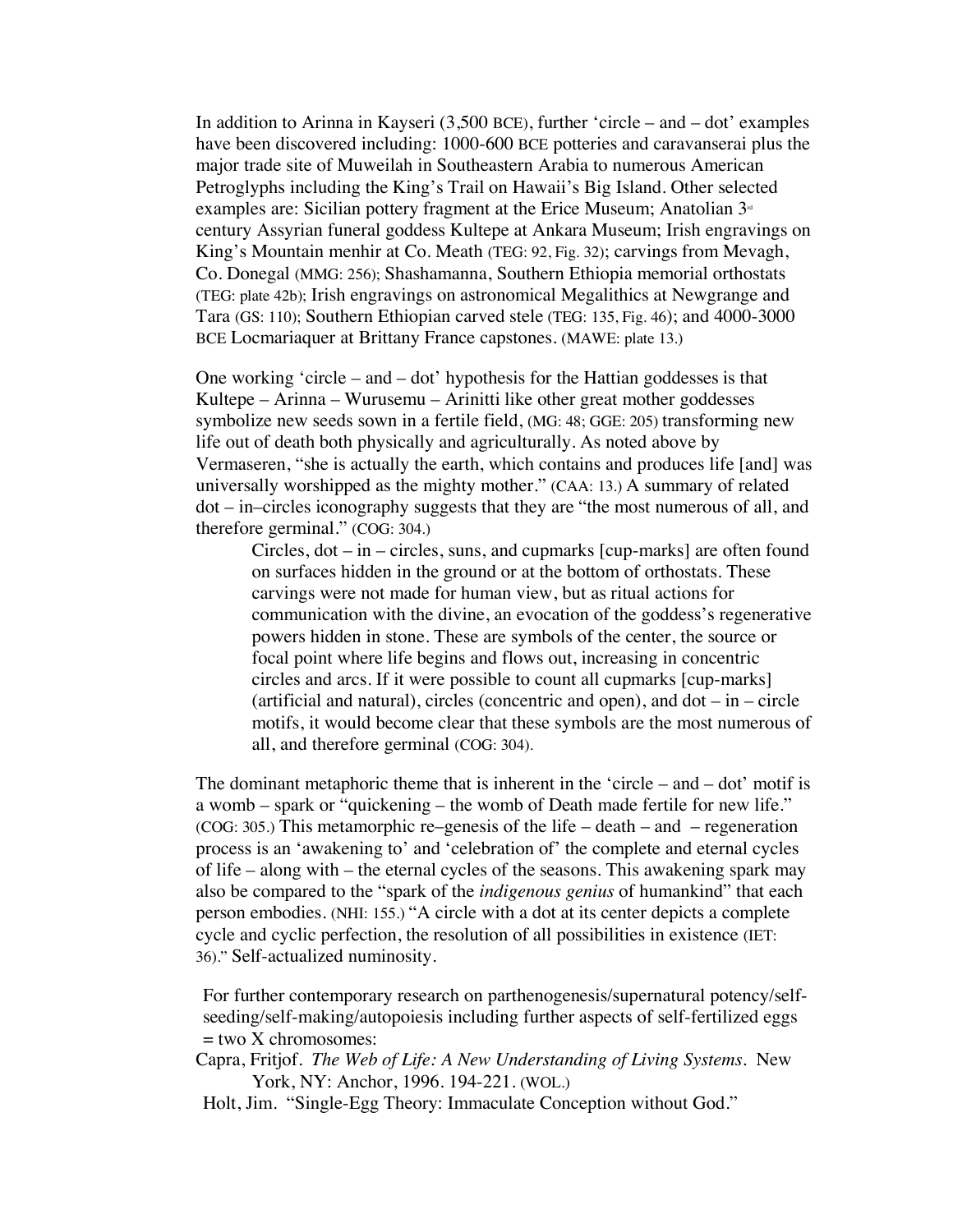*Lingua Franca* 11.7 (Oct. 2001): 68.

http://linguafranca.mirror.theinfo.org/print/0110/hypothesis.html

Jantsch, Erich. The Self-Organizing Universe: Scientific and Human Implications of the Emerging Paradigm of Evolution. Oxford, England: Pergamon Press, 1980. (SOU.)

Margulis, Lynn. *Symbiosis in Cell Evolution: Microbial Communities in the Archean and Proterozoic Eons*. New York, NY: Freeman, 1993. (SCE.)

Morowitz, Harold J., and James S. Trefil. *The Facts of Life: Science and the Abortion Controversy*. New York, NY: Oxford University Press, 1992. (FL.)

Perlman, David. "Survival of the Fittest Females." *San Francisco Chronicle*  22 Mar. 2004: A4. (SFF.)

For a further research on cupmarks [cup-marks] plus the circle and dot motif including Egyptian circumpunct, Hawaiian Petroglyphs, Pythagorean cosmogony, life – death – and – regeneration, and rotation of the seasonal cycles:

- Baring, Anne, and Jules Cashford. *The Myth of the Goddess: Evolution of an Image*. London, England: Viking, 1991. 48. (MG.)
- Berry, Thomas. *The Great Work: Our Way into the Future.* New York, NY: Bell Tower, 1999. (GWO.)

Cooper, J. C. *Symbolism: The Universal Language*. Wellingborough, England: Aquarian Press, 1982. 36. (SUL.)

Cox, J. H., and Edward Stasack. *Hawaiian Petroglyphs*. Honolulu, Hawaii: Bishop Museum Press, 1970. (H.)

Crawford, Osbert Guy Stanhope. *The Eye Goddess*. 2nd Ed. Oak Park, IL: Delphi Press, 1991. Figs. 46, plate 42b, and pp. 32-32, and 135. (TEG.)

Fleming, Andrew. "The Myth of the Mother Goddess." *World Archaeology* 1 (1969). 247-261: (MMG.)

Gimbutas, Marija Alseikaite. *Goddesses and Gods of Old Europe, 6500-3500 BC: Myths and Cult Images.* 2<sup>nd</sup> ed. London, England: Thames and Hudson, Ltd., 1984. [*The Gods and Goddesses of Old Europe, 7000-3500 BC: Myths, Legends, and Cult Images*. Berkeley, CA: University of California Press, 1974.] (GGE.)

\_\_\_\_\_. *The Language of the Goddess*. San Francisco, CA: Harper San Francisco, 1989. 61, Fig. 6.5. (LOG.)

- \_\_\_\_\_. "Tombs as Wombs of the Goddesses." Ed. Miriam Robbins Dexter. *Shaman's Drum* No. 51 (Spring 1999): 41-49. (TAW.)
- Hemenway, Priya. *Divine Proportion: Phi in Art, Nature, and Science*. New York, NY: Sterling Publishers, 2005. 56. (DPP.)

Magee, Peter. "The Impact of Southeast Arabian Intra-Regional Trade on Settlement Location and Organization during the Iron Age II Period." *Arabian Archaeology and Epigraphy* 15.1 (May 2004): 24-42. (ISA.)

Meaden, George Terence. *The Goddess of Stones: The Language of the Megaliths*. London, England: Souvenir, 1991. 110. (GS.)

\_\_\_\_\_. *The Civilization of the Goddess: The World of Europe*. San Francisco, CA: Harper, 1991. 304-5. (COG.)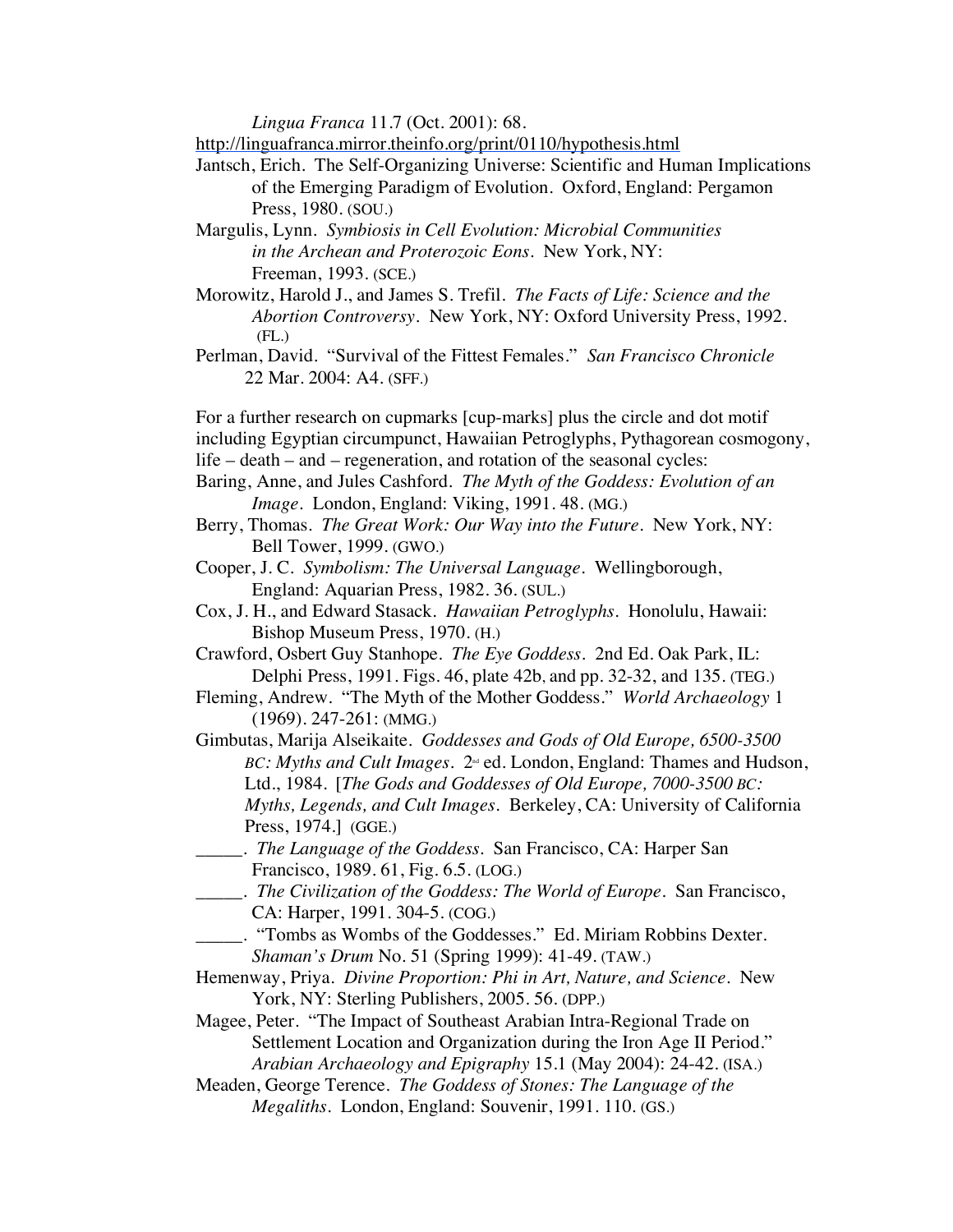- Nilsson, Martin Persson*. The Minoan-Mycenaean Religion and its Survival in Greek Religion.* 1927. New York, NY: Biblo and Tannen, 1950. 415- 421. (MMRS.)
- Twohig, Elizabeth Shee. *The Megalithic Art of Western Europe*. Oxford, England: Oxford University Press, 1981. (MAWE.)

Further research on the various origins, translations and interpretations of: Syrian Kubaba; Lydian Kybebe; Phrygian Kubeleya/Kybele/Kultepe; plus Cybebe/Cybele/Cybelus:

- Alvar, Jaime. *Romanizing Oriental Gods: Myth, Salvation and Ethics in the Cults of Cybele, Isis and Mithras*. Tran. Richard Gordon. Leiden, Netherlands: E. J. Brill, 2008. (RIOG.)
- Baring, Anne and Jules Cashford. *The Myth of the Goddess: Evolution of an Image*. London, England: Viking, 1991. 391-415. (MG.)
- Bryce, Trevor. *The Kingdom of the Hittites*. Oxford, England: Oxford University Press, 1999. (KH.)
- Diakonoff, I. M. "Women in Old Babylonia not under Patriarchal Authority." *Journal of the Economic and Social History of the Orient 29.3* (Oct. 1986): 225-238. (WOB.)
- Finkelberg, Margalit. "Anatolian Languages and Indo-European Migrations to Greece." *The Classical World* 91.1 (Sep.-Oct. 1997): 3-20. (ALI.)
- Hawkins, J. D. "Kubaba at Karkamiš and Elsewhere." *Anatolian Studies* Vol. 31 (1981): 147-176. (KKE.)
- Justus, Carol F. **"**Indo-Europeaization of Myth and Syntax in Anatolian Hittite: Dating of Texts as an Index*." Journal of Indo-European Studies* Vol. 11.1/2 (Spring-Summer 1983): 59-103. (IEMS.)
- Lerner, Gerda. *The Creation of Patriarchy.* Oxford, England: Oxford University Press, 1986. 154-9. (TCOP.)
- Mellink, Machteld J. "Archaeology in Asia Minor." *American Journal of Archaeology* 64.1 (Jan. 1960): 57-69. (AAM.)
- Munn, Mark. "Kybele as Kubaba in a Lydo-Phrygian Context." Paper presented at the *Cross-Cultural Conference on Hittites, Greeks and Their Neighbors in Central Anatolia.* Emory University, Atlanta, GA: 2004. (KK.)
- \_\_\_\_\_. *The Mother of the Gods, Athens, and the Tyranny of Asia: A Study of Sovereignty in Ancient Religion.* Berkeley, CA: University of California Press, 2006. 120-127. (MGA.)
- \_\_\_\_\_. "Kybele as Kubaba in a Lydo-Phrygian Context." *Anatolian Interfaces: Hittites, Greeks, and Their Neighbours: Proceedings of an International Conference on Cross-Cultural Interaction, September 17-19, 2004, Emory University, Atlanta, GA.* Eds. Billie Jean Collins, Mary R. Bachvarova, and Ian Rutherford. Oxford, England: Oxbow Books, 2008. 159-164. (KKLP.)
- Rein, Mary Jane. *The Cult and Iconography of Lydian Kybele*. Diss. Harvard University, 1993. Ann Arbor, MI: ProQuest/UMI, 1993. (Publication Number: AAT 9412386.) (CILK.)
- Roscoe, Will. "Priests of the Goddess: Gender Transgression in Ancient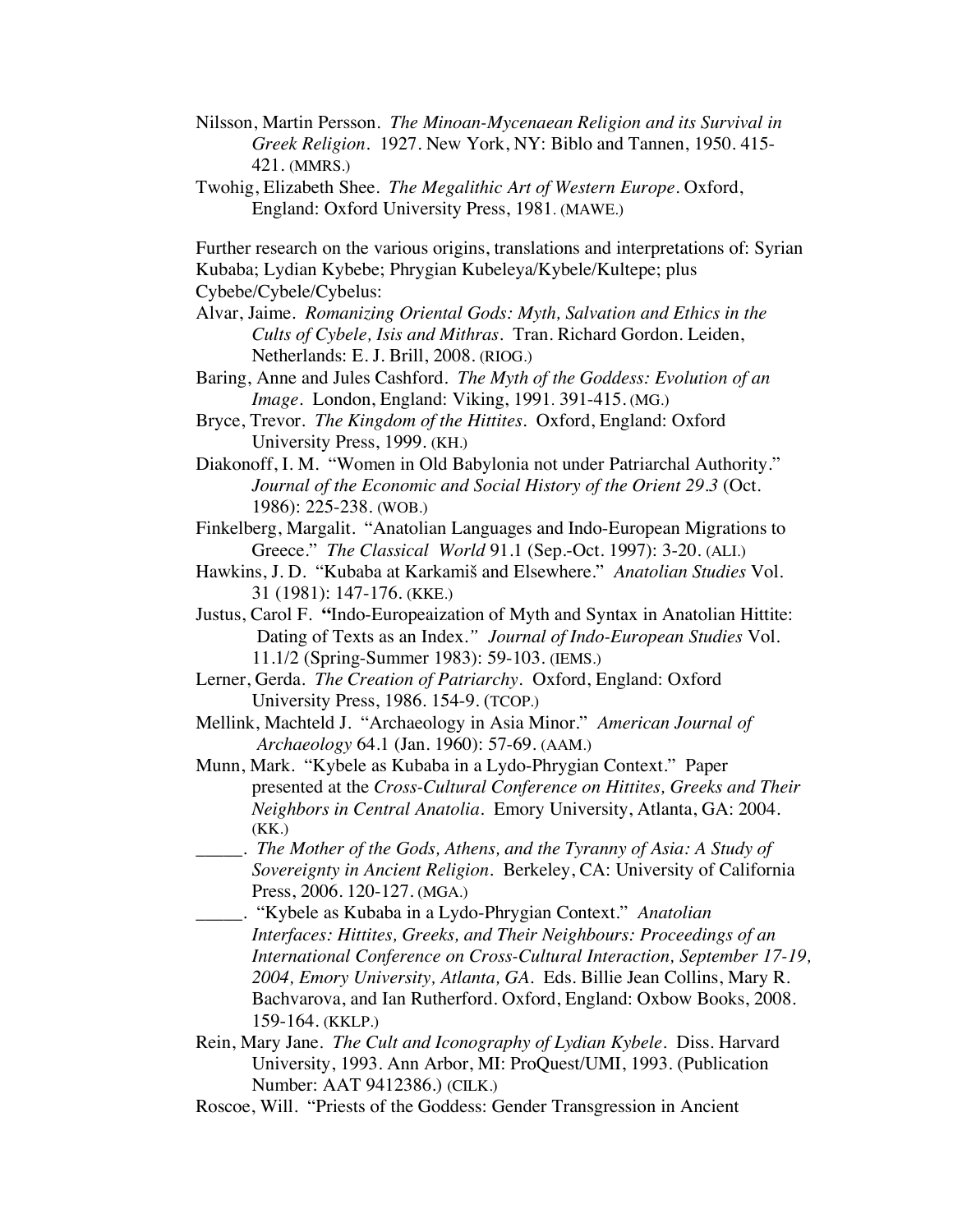Religion." *History of Religions* 35.3 (Feb. 1996): 195-230. (POG.) Sestieri, Anna Maria Bietti, Maria Costanza Lentini, and Giuseppe Voza. *Guide Archeologiche Preistoria e Protostoria in Italia: Sicilia Orientale Ed Isole Eolie.* Sicily, Italy: A. B. A. C. O., 1995. 286-288. (GAPP.) Sfameni, Giulia Gasparro. *Soteriology and Mystic Aspects in the Cult of*

*Cybele and Attis.* Leiden, Netherlands: E. J. Brill, 1985. (SMA.)

- Taylor, Patrick. "The Gala and the Gallos." *Anatolian Interfaces: Hittites, Greeks, and Their Neighbours: Proceedings of an International Conference on Cross-Cultural Interaction, September 17-19, 2004, Emory University, GA.* Eds. Billie Jean Collins, Mary R. Bachvarova, and Ian Rutherford. Oxford, England: Oxbow Books, 2008. 173-180. (GATG.)
- Twohig, Elizabeth Shee. *The Megalithic Art of Western Europe*. Oxford, England: Oxford University Press, 1981. (MAWE.)
- Vermaseren, Maarten J. *Cybele and Attis: The Myth and the Cult.* Trans. A. M. H. Lemmers. London, England: Thames and Hudson, 1977. (CAA.)
- Vermaseren, Maarten M. J., and Eugene Lane. *Cybele, Attis, and Related Cults: Essays in Memory of M. J. Vermaseren*. Leiden, Netherlands: E. J. Brill, 1996. (CAR.)
- Vassileva, Maya. "Further Considerations on the Cult of Kybele." *Anatolian Studies* 51 (2001): 51-63. (FC.)

Further research on black stones from Tyana:

Vassileva, Maya. "King Midas in Southeastern Anatolia." *Anatolian Interfaces: Hittites, Greeks, and Their Neighbours: Proceedings of an International Conference on Cross-Cultural Interaction, September 17-19, 2004, Emory University, Atlanta, GA.* Eds. Billie Jean Collins, Mary R. Bachvarova, and Ian Rutherford. Oxford, England: Oxbow Books, 2008. 165-172. (KM.)

Further Anatolian plus Hittite research: 7250-6150, Çatal Hüyük, Anatolia (Central Turkey); 7100-6300, Cathedra Goddess of the Beasts, Çatal Hüyük, Anatolia; 7040-3500, Hacilar, Anatolia; 4400-2500, Kurgan Invasions Bring Catastrophic Destruction to Old Europe; 4000, Alaca Hüyük, Anatolia; 3000, Founding of Troy; 3000-2000, Anatolia, Kubaba and the Hittites; 2500, Troy, Anatolia; 2000, Anatolia; 2000, Indo-European Tribes; 1790-1700, Goddess of Kultepe, Anatolia; 1450-1260, Hattusa and Yazilikaya, Anatolia; 1400, Cybele and Buyukkale/Bogazkoy, Anatolia; 1320, Palestine - Assyria - Exodus of Hebrews from Egypt; 1260, Hittites, Anatolia; 1200, Perge, Anatolia; 1200-1000, Phrygians in Anatolia: 1184, Hittites and Trojan War, c. 1200; 1100-800, Mediterranean Dark Ages; 1050-850, Kubaba and Kubat, Anatolia; 750-650, Cybele and King Midas, Anatolia; 650-550, Anatolia; 630-620, Goddess Kore, Izmir Turkey; 588-587, Cybele's Dedication, Rome; 585-300, Lydia Replaces Phrygia, Anatolia; 282-263, Demeter's Priene Temple, Anatolia; 204, Cybele to Rome; 200, The Great Cybele: Magna Mater at Santoni Sicily; and 200, Greece and Pergamon, Anatolia. (RGS.) (For CE entries: 324, St. Peter's Basilica; 432-440,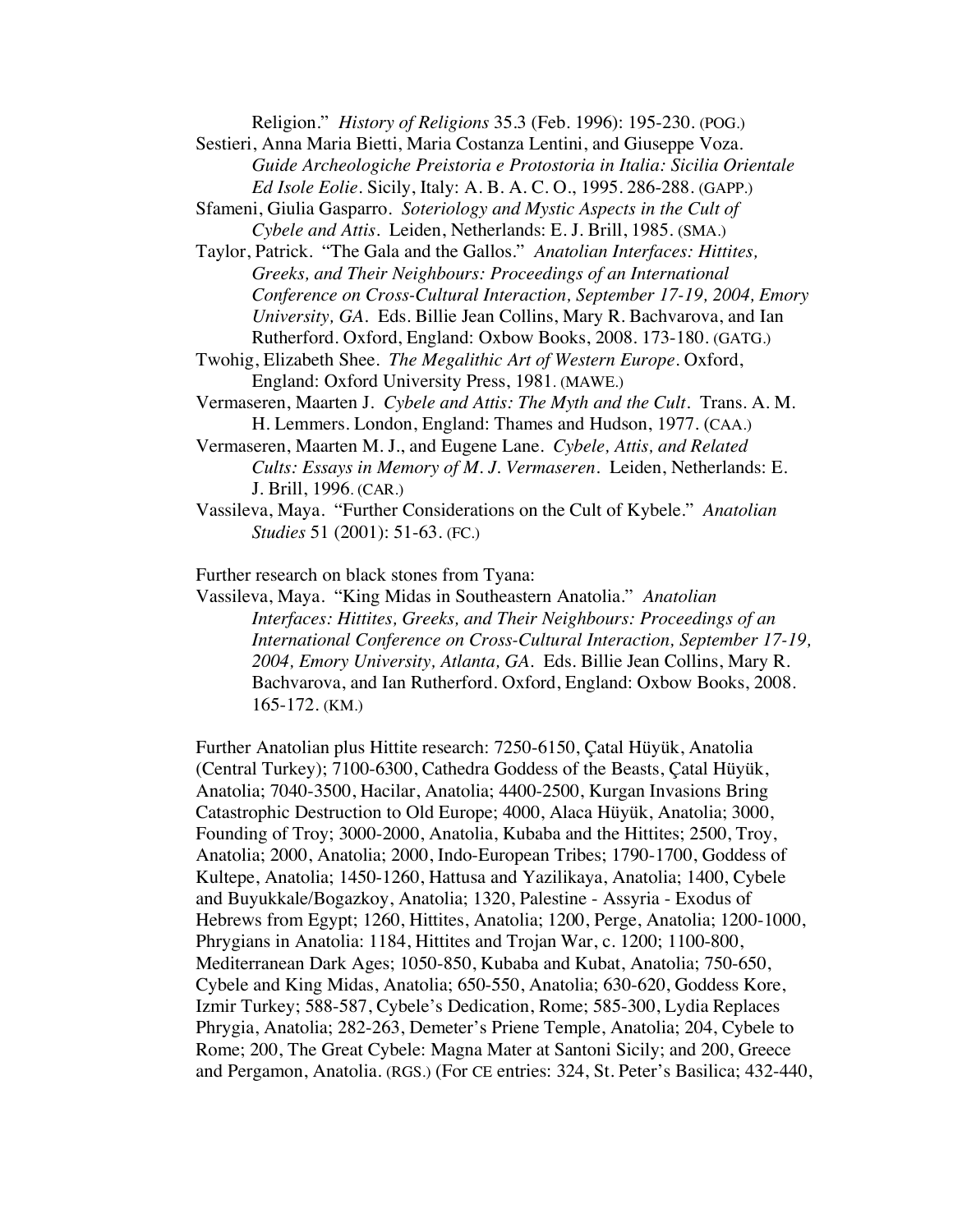Santa Maria Maggiore; 410, Cybele and Fall of Rome; 1207-1273, Rumi and Mother; and 1870, Lyon's Basilica Built Over Cybele's Pagan Temple.) (RG.)

Further Kubaba/Kybele/Cybele research: 3000-2000, Anatolia Kubaba and the Hittites; 1400, Cybele and Buyukkale/Bogazkoy, Anatolia; 1184, Hittites and Trojan War; 1050-850, Kubaba and Kubat, Anatolia; 750-650, Cybele and King Midas; 588-587, Cybele's Dedication, Rome; 204, Cybele to Rome; 200, The Great Cybele Magna Mater at Santoni Sicily; and 200, Greece and Pergamon, Anatolia. (RGS.) (For CE entries: 37-48, Mary and Pagan Goddesses; 324, St. Peter's Basilica; 432-440, Santa Maria Maggiore; 410, Cybele and Fall of Rome; 1207-1273, Rumi and Mother; and 1870, Lyon's Basilica Built Over Cybele's Pagan Temple.) (RG.)

Further research on alternative gender identities or de – oedipalized practices and rituals of the Galli priests (*tertium genus*) of Cybele/Kybele (neo-Hittite Kubaba/ Phrygian Matar Kubileya (POG: 198) [or Kubeleya]) and Attis:

- Frymer-Kensky, Tikva Simone. *In the Wake of the Goddesses: Women, Culture, and the Biblical Transformation of Pagan Myth*. New York, NY: Free Press, 1992. 45-57. (WOTG.)
- Harris, Rivkah. "Inanna Ishtar as Paradox and a Coincidence of Opposites." *The History of Religions* 30.3 (Feb. 1991): 261-278. (II.)
- Roscoe, Will. "Priests of the Goddess: Gender Transgression in Ancient Religion." *History of Religions* 35.3 (Feb. 1996): 195-230. (POG.)
- Taylor, Patrick. "The Gala and the Gallos." *Anatolian Interfaces: Hittites, Greeks, and Their Neighbours: Proceedings of an International Conference on Cross-Cultural Interaction, September 17-19, 2004, Emory University, Atlanta, GA.* Eds. Billie Jean Collins, Mary R. Bachvarova, and Ian Rutherford. Oxford, England: Oxbow Books, 2008. 173-180. (GATG.)

Given Roscoe's unique cross – cultural focus, gender – variant subject expertise and extensive notes, also recommend "Priests of the Goddess" (POG) for further research of: the Corybantes and Curetes (202); eunuch priests of Artemis at Ephesus (217); Semitic Qedesh, (pl. Qedeshim) (217-218); Des-Demeter veneration (217); Caria Eunuchs (217); Indian Hijra (197); plus the Berdaches nascent priests of the North American Oikumene, Lakota, and Pueblo tribes. (223-224.) (POG.)

Further dot – and – circle research: 3500-3200, Knowth, Ireland, 3200 Irish Neolithic, and 1000-600, Site of Muweilah in Southeastern Arabia. (RGS.)

Further double/twin goddess including further double-axe research: 30,000 Labyrinths, Spirals, and Meanders; 26,000, Grimaldi Caves; 25,000-20,000, Goddess of Laussel; 7250-6150, Çatal Hüyük; 6000, Sicilians to Malta; 5500- 3500, Cucuteni (Tripolye) Culture, Eastern Europe; 5400-4100, Vinca Culture and Bird and Snake Culture; 5200, Malta and Gozo; 4400-2500, Olympus Hera; 3500, Anatolia, Arinna, and Other Goddesses; 3000, Middle Indo-European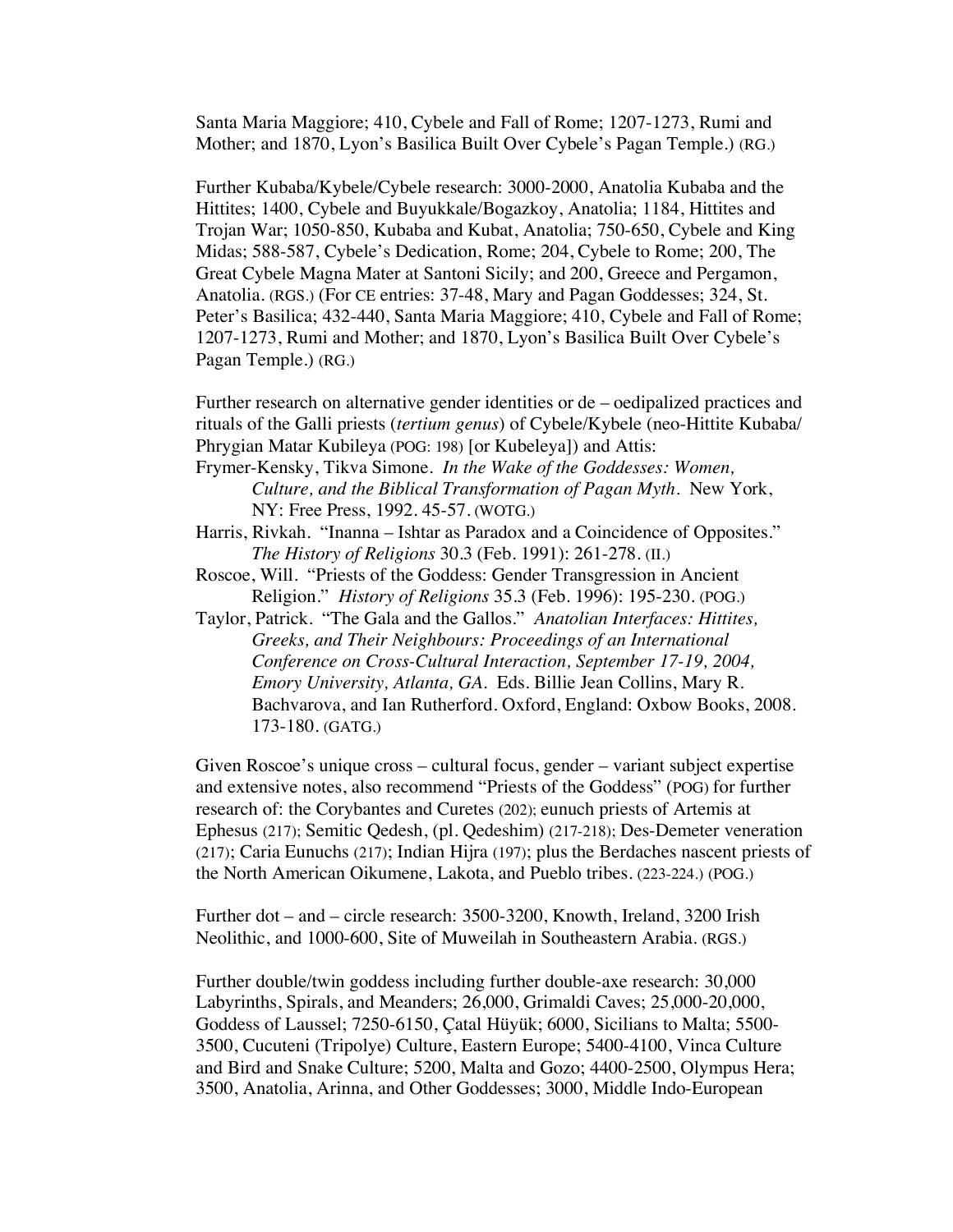Bronze Age; 3,000, Tell Brak; 2600-2000, Early Bronze Age, Crete, Chthonian; 1790-1700, Goddess of Kultepe, Anatolia; 1750, Ishtar; 1000, Double Goddess Transition; 630-620, Goddess Kore, Izmir Turkey; 500, Greek Mysteries; and 282-263, Demeter's Priene Temple. (RGS.)

IMAGE: MAP OF BLACK ANATOLIAN GODDESSES INC. ARINNA: CARCHEMISH, (ANATOLIA) TURKEY.

PHOTO: © GSA. DESCRIPTION: MAP OF BLACK ANATOLIAN GODDESSES INC. ARINNA WITH POMEGRANATE AND A HIGH POLOS HEADDRESS FROM CARCHEMISH, (ANATOLIA) TURKEY.

SLIDE LOCATION TURKEY, SHEET 45A, ROW 1, SLEEVE 1, SLIDE #436, BCE. CO\_TUR\_S45A\_R1\_SL1\_S436.jpg

SHOT ON LOCATION: EPHESUS MUSEUM (EFES MUZESI): SELCUK, (ANATOLIA) TURKEY.

NOTE 1:

FOLLOWING THE AFRICAN INTERCONTINENTAL DISPERSIONS, INCLUDING ANATOLIAN TRADE ROUTES, THE VENERATION OF THE DARK MOTHERS BEGAN TO SPREAD THROUGHOUT ALL CONTINENTS (AO: 1-2; RGS). NOTE 2: FIELDWORK PROJECT 1986.

IMAGE: HATTUSAS CAPITAL: BOGAZKOY, (ANATOLIA) TURKEY. PHOTO: © GSA. DESCRIPTION: LION'S GATE AT BOGAZKOY. SLIDE LOCATION RE-GENESIS PHASE 2, SHEET 1, ROW 2, SLEEVE 4, SLIDE #748, BCE. IT\_RPT\_S1\_R2\_SL4\_S748.jpg SHOT ON LOCATION: BOGAZKOY (HATTUSAS), TURKEY. NOTE 1: "HATTUSAS WAS THE GREAT CAPITAL CITY AT BOGAZKOY (RGS)." (SOURCE: ENTRY ABOVE.) NOTE 2: FIELDWORK PROJECT 1986.

IMAGE: ATHENA'S/DEMETER'S TEMPLE: PRIENE, (ANATOLIA) TURKEY. PHOTO: © GSA. DESCRIPTION: ATHENA'S POLIAS TEMPLE COLUMNS, 43 FEET ABOVE DEMETER – PERSEPHONE'S ANCIENT MEGARA TEMPLE ON MT. MYCALE, PRIENE, (ANATOLIA) TURKEY.

SLIDE LOCATION RE-GENESIS PHASE 2, SHEET 2, ROW 2, SLEEVE 4, SLIDE #Bf14, BCE

IT\_RPT\_S2\_R2\_SL4\_SBf14.jpg

SHOT ON LOCATION: PRIENE, ANATOLIA TURKEY.

NOTE 1: "THE LEADING CITIES AND SITES IN ANCIENT ANATOLIA WERE BOGAZKOY**,** YAZILIKAYA, PESSINUS, AND PRIENE (RGS)." (SOURCE: ENTRY ABOVE.)

NOTE 2:

THE PRIENE TEMPLE INCLUDES INNER SUBTERRANEAN SANCTUARY ROOMS [THAT] WERE DEDICATED TO DEMETER AND USED FOR THE CELEBRATION OF ON–GOING ELEUSINIAN MYSTERIES OF UNDERWORLD PURIFICATION RITES OF DEATH AND RENEWAL (TIGR: 37-38; RGS). NOTE 3: FIELDWORK PROJECT 1986.

IMAGE: RELIEF OF HITTITE KABABA: ALACA HÜYÜK, (ANATOLIA) TURKEY. PHOTO: © GSA. DESCRIPTION: HITTITE ORTHOSTAT RELIEF OF SEATED (CATHEDRA) GODDESS KUBABA (KABABA) WITH MIRROR (OR POMEGRANATE) AND POSSIBLE RATTLE ON CORNER OF CITY WALL AT ENTRANCE TO ALACA HÜYÜK, (ANATOLIA) TURKEY.

SLIDE LOCATION TURKEY, SHEET 45, ROW 2, SLEEVE 4, SLIDE #429a, BCE.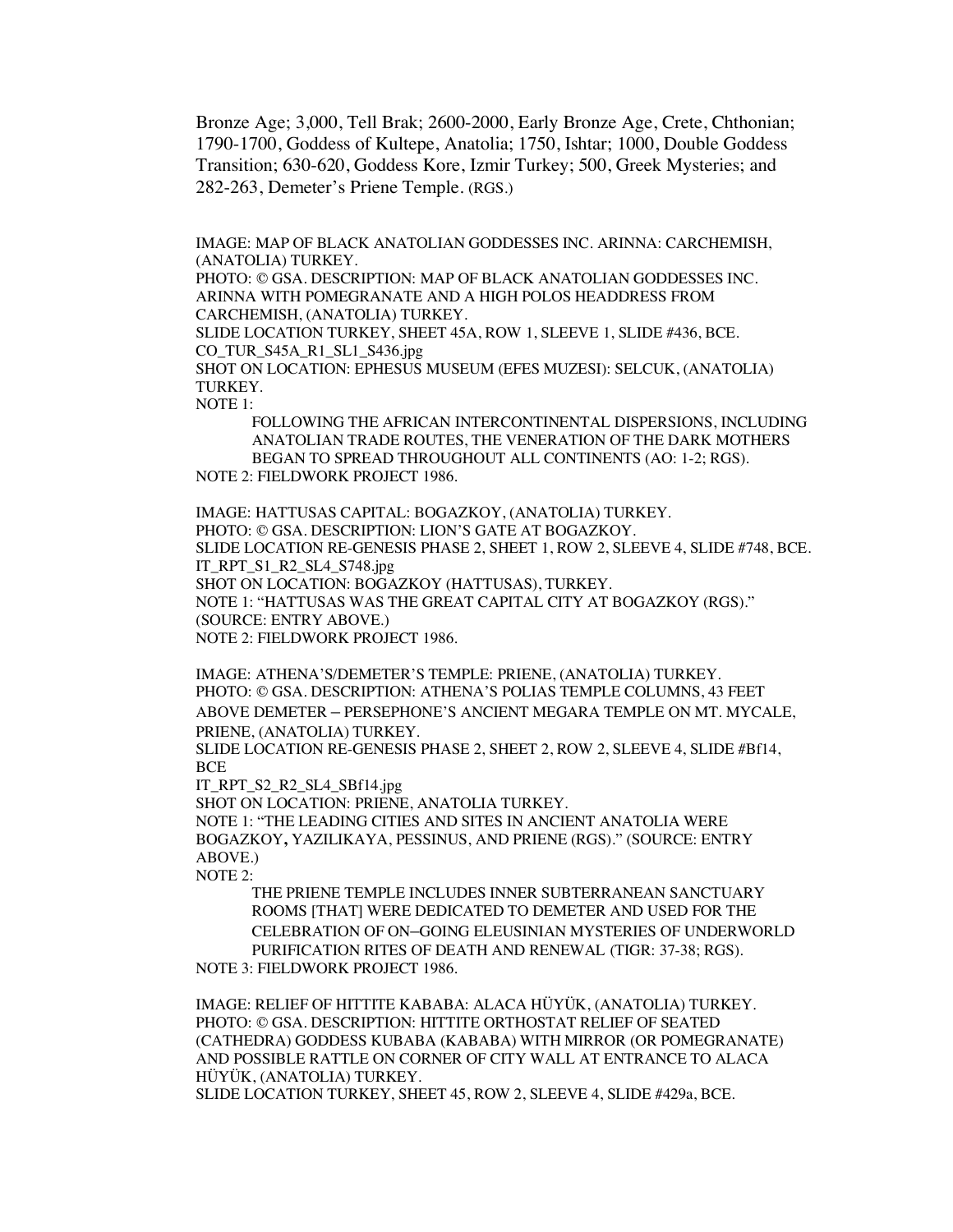CO\_TUR\_S45\_R2\_SL4\_S429a.jpg

SHOT ON LOCATION: EPHESUS MUSEUM (EFES MUZESI): SELCUK, ANATOLIA TURKEY.

NOTE 1:

IT IS NOT UNCOMMON THAT HATTIAN/HITTITE RELIGIOUS PRACTICES EVIDENCE A MOTHER GODDESS BELIEF SYSTEM AS THE 'HUMAN CONCEPT OF DIVINITY' (SGM: 10). SHE IS FREQUENTLY FOUND IN A STANDING OR SEATED POSITION WITH LION CUBS AND OR MUSICAL INSTRUMENTS: LOCATIONS INCLUDE CAVES, HILLSIDES AND MOUNTAINS (RGS). (SOURCE: RGS.)

NOTE 2: HITTITE ANATOLIAN PANTHEON INCLUDES: "KUBABA; KUBEBE; KYBELE (TVG: 70); AND CARCHEMISH KUPAPA/CUBEBE, LATER KNOWN AS CYBELE BY THE GREEKS (RGS)."

NOTE 3: FIELDWORK PROJECT 1986.

IMAGE: KUBABA/CYBELE: CARCHEMISH (KARKAMIS), (ANATOLIA) TURKEY. PHOTO: © GSA. DESCRIPTION: BASALT (DARK VOLCANIC ROCK) WEATHERED STATUE OF GODDESS KUBABA LATER KNOWN AS CYBELE WEARING A MASSIVE NECKLACE AND HOLDING A MIRROR. HITTITE CARCHEMISH (KARKAMIS), (ANATOLIA) TURKEY, NEAR THE ASSYRIAN (SYRIAN) BORDERS. SLIDE LOCATION TURKEY, SHEET 53A, ROW 3, SLEEVE 1, SLIDE #34, NEO-HITTITE

CO\_TUR\_S53A\_R3\_SL1\_S34.jpg

SHOT ON LOCATION: MUSEUM OF ANATOLIAN CULTURES: ANKARA, (ANATOLIA) TURKEY.

NOTE 1: FIELDWORK PROJECT 2002.

IMAGE: ENTHRONED SUN GODDESS KULTEPE: (ANATOLIA) TURKEY. PHOTO: © GSA. DESCRIPTION: CATHEDRA SUN GODDESS WITH FULL TURBAN, ALMOND EYES, DETAILED PUBIC AREA, HANDS HOLDING BREASTS, SEATED ON IVORY THRONE, FOUND NEAR KULTEPE (KARUM), (ANATOLIA) TURKEY. SLIDE LOCATION RE-GENESIS PHASE 2, SHEET 1, ROW 2, SLEEVE 3, SLIDE #686, 1790-1700 BCE.

IT\_RPT\_S1\_R2\_SL3\_S686.jpg

SHOT ON LOCATION: MUSEUM OF ANATOLIAN CULTURES: ANKARA, (ANATOLIA) TURKEY.

NOTE 1:

IN ADDITION TO HATTIAN SUN GODDESS ARINNA (WURUSEMA) ARE FURTHER SUN GODDESSES INCLUDING: KULTEPE (ARINITTI); ANAHITA (WM: 49); HITTITE ARINNA (WURUSEMU); EGYPTIAN SEKHMET; GERMANIC SUNNA (SUNNU); BRYTHONIC AQUAE SOL (SULIS); ROMAN SUL-MINERVA; CELTIC BRIDGET; BALTIC SAULE; FINNISH PAIVATAR; SIBERIAN KAJAE; ARABIAN AL-ILAT; AND SHINTO OMIKAMI AMATERASU (RGS). (SOURCE: ENTRY ABOVE.)

NOTE 2: FIELDWORK PROJECT 1986.

IMAGE: SUN GODDESS ARINNA: KULTEPE, (ANATOLIA) TURKEY. PHOTO: © GSA. DESCRIPTION: ALABASTER SUN DISK GODDESS ARINNA WITH TWINS INC. DOT – AND – CIRCLE (CIRCUMPUNCT), PRIMARY WOMB – SPARK, KULTEPE, (ANATOLIA) TURKEY. SLIDE LOCATION TURKEY, SHEET 67, ROW 3, SLEEVE 4, SLIDE #860, C. 2250-2000 BCE. CO\_TUR\_S67\_R3\_SL4\_S860 SHOT ON LOCATION: KAYSERI ARCHAEOLOGICAL MUSEUM: KAYSERI, (ANATOLIA) TURKEY. NOTE 1: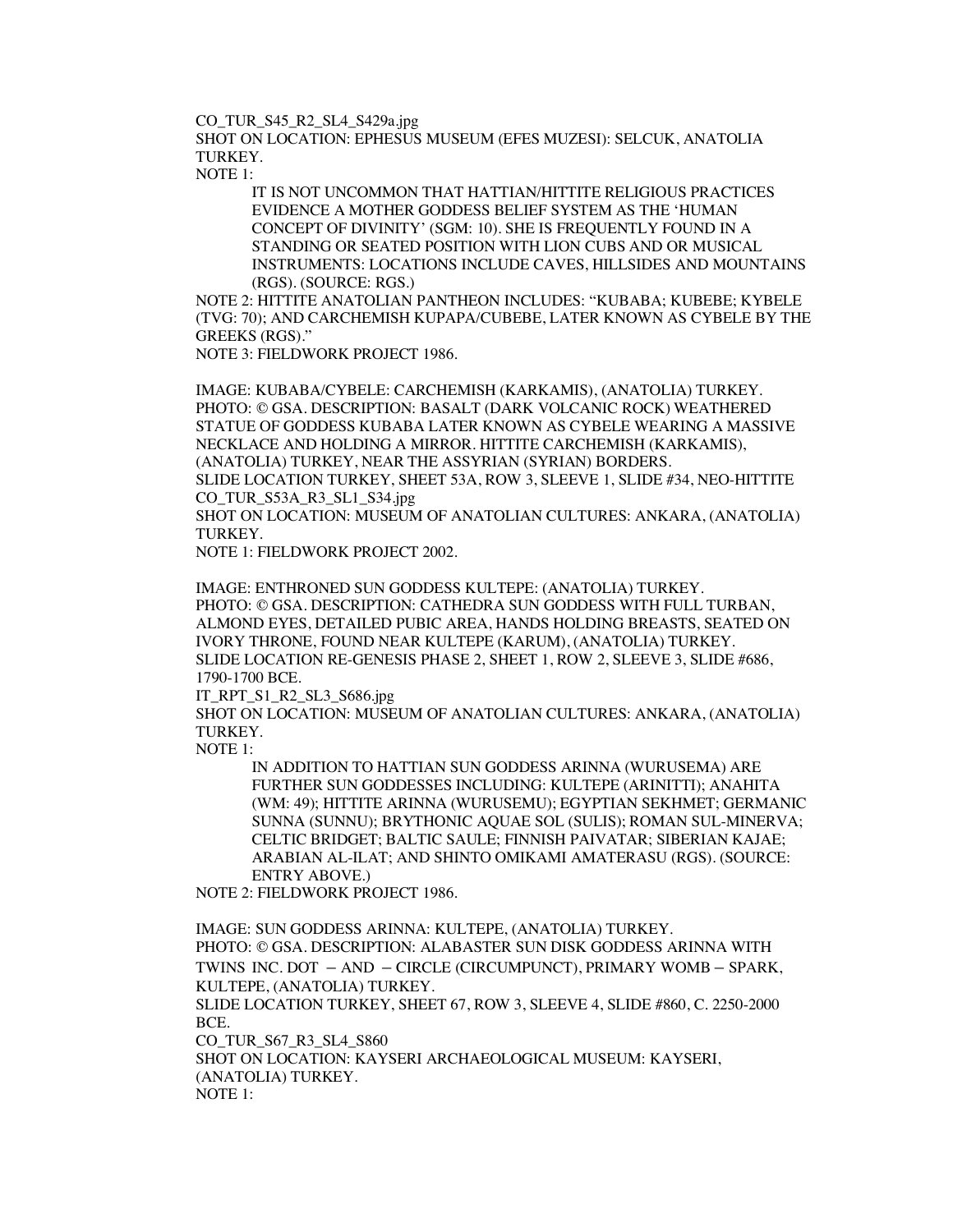[ARINNA] WAS QUEEN OF THE LAND, MISTRESS OF KINGS AND QUEENS OF HATTI, DIRECTING THE GOVERNMENT OF THE COUNTRY. … THUS, IN THE STATE RELIGION THE WEATHER-GOD OF HATTI TOOK SECOND PLACE TO THE SUN-GODDESS OF ARINNA (TOL: 115; RGS).

NOTE 2: SEE WINN AND PETRIE FOR FURTHER EXAMPLES OF THE CONCENTRIC CIRCLE – AND – DOT (CIRCUMPUNCT) MOTIF. M. M. WINN. (PW: 90, 119, 148, 313.) FLINDERS PETRIE. (DPA: XLIX, #OF 7 - #OF 9 - #OG 5.) NOTE 3: FIELDWORK PROJECT 1986.

IMAGE: SUN DISK TRIPLE GODDESS: KULTEPE, (ANATOLIA) TURKEY.

PHOTO: © GSA. DESCRIPTION: SUN DISK TRIPLE GODDESS INC. DOT – AND – CIRCLE (CIRCUMPUNCT) = PRIMARY WOMB – SPARK, POSSIBLY ARINNA. SLIDE LOCATION TURKEY, SHEET 67, ROW 2, SLEEVE 2, SLIDE #853, c. 2250-2000 BCE.

CO\_TUR\_S67\_R2\_SL2\_S853

SHOT ON LOCATION. ANATOLIAN KULTEPE FROM KAYSERI ARCHAEOLOGICAL MUSEUM: KAYSERI, (ANATOLIA) TURKEY. NOTE 1:

THE WORKING 'CIRCLE – AND – DOT' HYPOTHESIS IS THAT KULTEPE – ARINNA –WURUSEMU – ARINITTI LIKE OTHER GREAT MOTHER GODDESSES SYMBOLIZE NEW SEEDS SOWN IN A FERTILE FIELD (MG: 48; GGE: 205), TRANSFORMING NEW LIFE OUT OF DEATH BOTH PHYSICALLY AND AGRICULTURALLY. AS NOTED EARLIER BY VERMASEREN, *SHE IS ACTUALLY THE EARTH, WHICH CONTAINS AND PRODUCES LIFE [AND] … UNIVERSALLY WORSHIPPED AS THE MIGHTY MOTHER* (CAA: 13; RGS). (SOURCE: ENTRY ABOVE.)

NOTE 2: SEE WINN AND PETRIE FOR FURTHER EXAMPLES OF THE CONCENTRIC CIRCLE – AND – DOT (CIRCUMPUNCT) MOTIF. M. M. WINN. (PW: 90, 119, 148, 313.) FLINDERS PETRIE. (DPA: XLIX, #OF 7 - #OF 9 - #OG 5.) NOTE 3: FIELDWORK PROJECT 1986.

IMAGE: ARIANNA WITH DOT – AND – CIRCLE: KULTEPE, (ANATOLIA) TURKEY. PHOTO: © GSA. DESCRIPTION: ARIANNA AND A MEMORIAL SOLAR DISK NECKLACE WITH DOT AND CIRCLE (CIRCUMPUNCT), PRIMARY WOMB – SPARK, KULTEPE, (ANATOLIA) TURKEY.

SLIDE LOCATION TURKEY, SHEET 67, ROW 4, SLEEVE 3, SLIDE #862, C. 3 MIL. BCE. CO\_TUR\_S67\_R4\_SL3\_S862

SHOT ON LOCATION: KAYSERI ETHNOGRAPHY MUSEUM: KAYSERI, (ANATOLIA) TURKEY.

NOTE 1:

THE DOMINANT METAPHORIC THEME THAT IS INHERENT IN THE 'CIRCLE –

AND – DOT' MOTIF IS A WOMB – SPARK OR 'QUICKENING-THE WOMB OF DEATH MADE FERTILE FOR NEW LIFE' (COG: 305; RGS).

NOTE 2: SEE WINN AND PETRIE FOR FURTHER EXAMPLES OF THE CONCENTRIC CIRCLE – AND – DOT (CIRCUMPUNCT) MOTIF. M. M. WINN. (PW: 90, 119, 148, 313.) FLINDERS PETRIE. (DPA: XLIX, #OF 7 - #OF 9 - #OG 5.) NOTE 3: FIELDWORK PROJECT 1986.

IMAGE: DOT – IN – CIRCLE MOTIF: ERICE, SICILY. PHOTO: © GSA. DESCRIPTION: DOT – IN – CIRCLE MOTIF (CIRCUMPUNCT), PRIMARY WOMB SPARK ON TRIANGULAR BASE OR ANICONIC CONE. SLIDE LOCATION SICILY, SHEET 2, ROW 1, SLEEVE 3, SLIDE #23, BCE. CU\_SIC\_S2\_R1\_SL3\_S23 SHOT ON LOCATION: ERICE MUSEUM: ERICE, SICILY.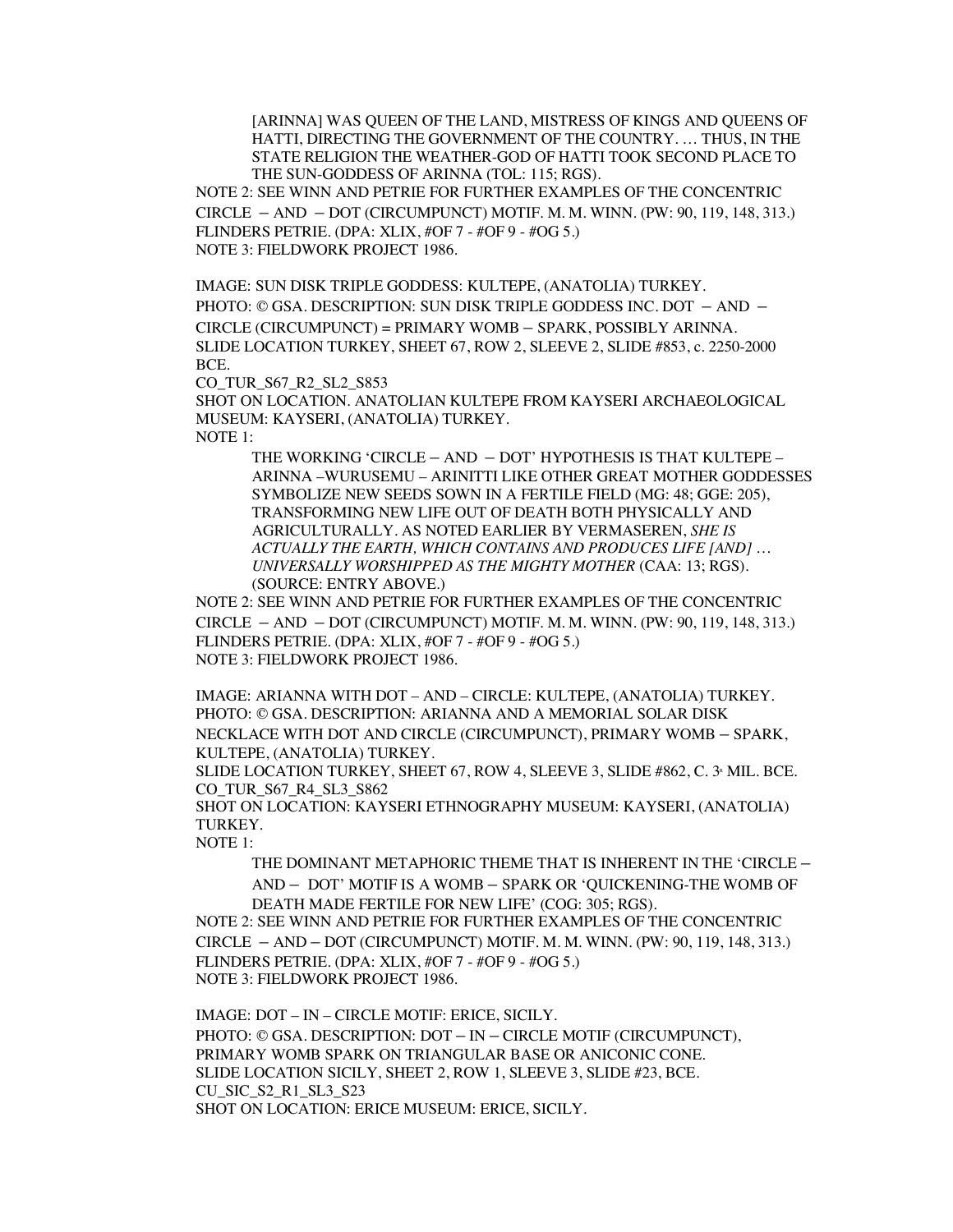NOTE 1: "A CIRCLE – WITH  $-A$  – DOT AT ITS CENTER DEPICTS A COMPLETE CYCLE AND CYCLIC PERFECTION, THE RESOLUTION OF ALL POSSIBILITIES IN EXISTENCE (IET: 36)."

NOTE 2: SEE WINN AND PETRIE FOR FURTHER EXAMPLES OF THE CONCENTRIC CIRCLE – AND – DOT (CIRCUMPUNCT) MOTIF. M. M. WINN. (PW: 90, 119, 148, 313.) FLINDERS PETRIE. (DPA: XLIX, #OF 7 - #OF 9 - #OG 5.)

IMAGE: DOUBLE GODDESS WITH DOT – AND – CIRCLE: KULTEPE, (ANATOLIA) TURKEY.

PHOTO: © GSA. DESCRIPTION: ASSYRIAN DOUBLE GODDESS WITH TRIANGULAR HEADS ON A MEMORIAL SUN DISK INC. DOT  $-$  AND  $-$  CIRCLE (CIRCUMPUNCT) = PRIMARY WOMB – SPARK.

SLIDE LOCATION TURKEY, SHEET 57, ROW 4, SLEEVE 1, SLIDE #685,  $3$ <sup>to</sup> C. BCE. CO\_TUR\_S57\_R4\_SL1\_S685.jpg

SHOT ON LOCATION: MUSEUM OF ANATOLIAN CULTURES: ANKARA, (ANATOLIA) TURKEY.

NOTE 1:

HATTIAN GODDESSES INTRODUCED AROUND 3500 BCE INCLUDE CYBELE/ /KYBELE AND KULTEPE. KULTEPE WAS THE SUN GODDESS ARINNA, ALSO LATER KNOWN AS GODDESS WURUSEMU AND GODDESS ARINITTI (RGS). (SOURCE: ENTRY ABOVE.)

NOTE 2: SEE WINN AND PETRIE FOR FURTHER EXAMPLES OF THE CONCENTRIC CIRCLE – AND – DOT (CIRCUMPUNCT) MOTIF. M. M. WINN. (PW: 90, 119, 148, 313.) FLINDERS PETRIE. (DPA: XLIX, #OF 7 - #OF 9 - #OG 5.) NOTE 3: FIELDWORK PROJECT 1986.

IMAGE: DOT – AND – CIRCLE MOTIF AT THE KING'S TRAIL 2: BIG ISLAND, HAWAII. PHOTO: © GSA. DESCRIPTION HAWAII DOT – IN – CIRCLE MOTIF (CIRCUMPUNCT) = PRIMARY WOMB – SPARK, PETROGLYPH, KING'S TRAIL.

SLIDE LOCATION HAWAII, SHEET 2 , ROW 4, SLEEVE 4, SLIDE #35, BCE. CU\_HAW\_S2\_R4\_SL4\_S35.

SHOT ON LOCATION: KING'S TRAIL 2: BIG ISLAND, HAWAII.

NOTE 1: GIMBUTAS SUMMARIZES RELATED DOT – IN – CIRCLES ICONOGRAPHY AND SUGGESTS THAT THEY ARE 'THE MOST NUMEROUS OF ALL, AND THEREFORE GERMINAL (COG: 304; RGS).' (SOURCE: ENTRY ABOVE.)

NOTE 2: SEE WINN AND PETRIE FOR FURTHER EXAMPLES OF THE CONCENTRIC CIRCLE – AND – DOT (CIRCUMPUNCT) MOTIF. M. M. WINN. (PW: 90, 119, 148, 313.) FLINDERS PETRIE. (DPA: XLIX, #OF 7 - #OF 9 - #OG 5.)

IMAGE: ARINNA: CARCHEMISH (KARKAMIS), (ANATOLIA) TURKEY. PHOTO: © GSA. DESCRIPTION: ARINNA \* WITH POMEGRANATE AND A HIGH POLOS HEADDRESS. (OTHER NAMES INC. LADY KUBABA/KUBA/KABAB/KAABA/ ISHTAR/ HEPAT): HITTITE CARCHEMISH (KARKAMIS), (ANATOLIA) TURKEY. (ALSO SEE: TURKISH VILLAGE BOGHAZKEUI.)

SLIDE LOCATION TURKEY, SHEET 45, ROW 2, SLEEVE 3, SLIDE #428, BCE. CO\_TUR\_S45\_R2\_SL3\_S428.jpg

SHOT ON LOCATION: MUSEUM OF ANATOLIAN CULTURES: ANKARA, (ANATOLIA) TURKEY.

NOTE 1: GODDESS ARINNA/KUBABA (KABABA) WITH POMEGRANATE, COALESCING WITH "PHRYGIAN MOTHER GODDESS CYBELE, WHO WAS ALSO PORTRAYED WITH POMEGRANATES." (HVG: 202.) NOTE 2:

\* INSCRIBED ON THE WALLS OPPOSITE THE YAZILIKAYA ENTRANCE IS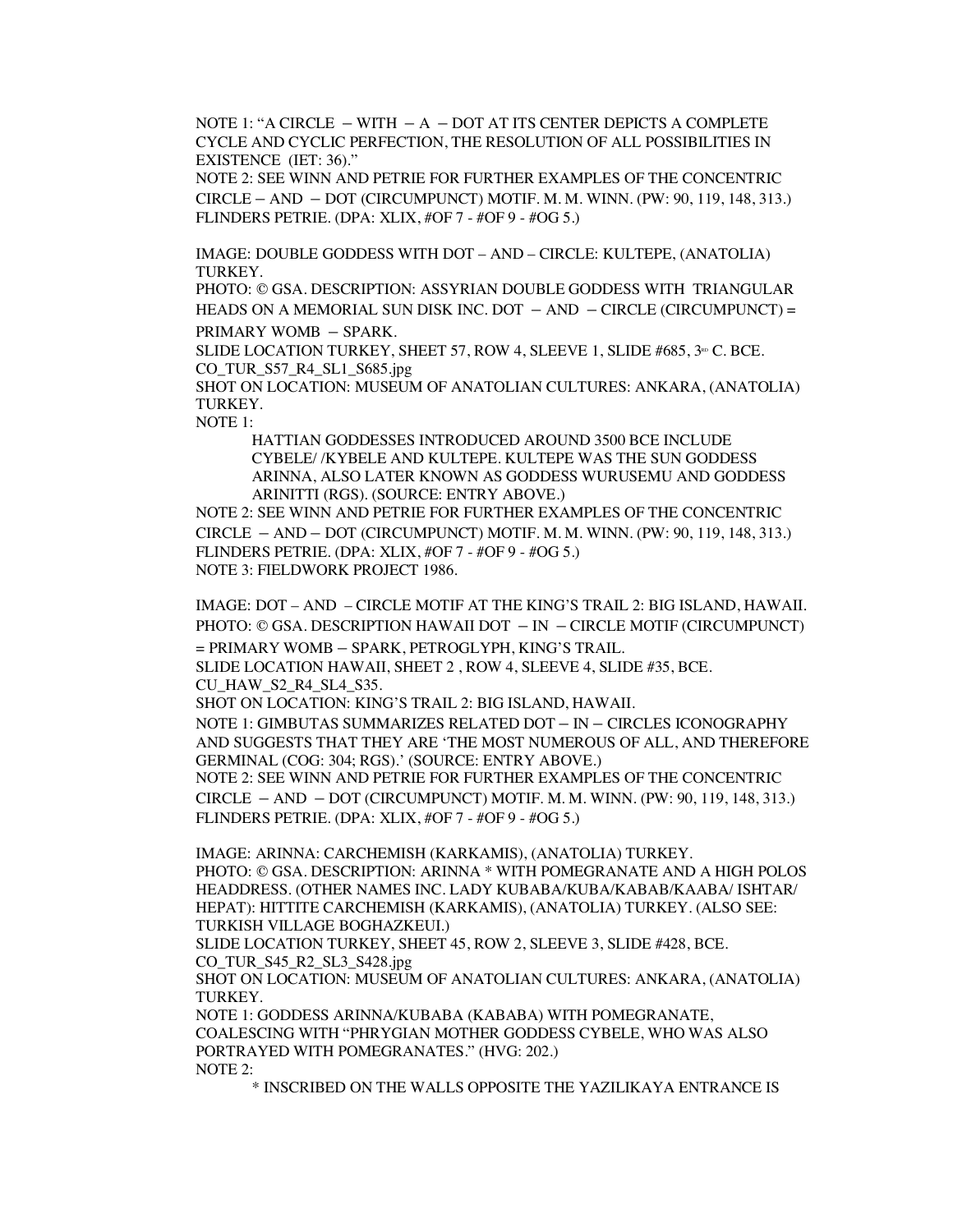THE GREAT CONVERGING PROCESSION OF GODDESS HEPATU (OLDER HITTITE – HATTIC SUN GODDESS ARINNA (RGS).

NOTE 3:

HITTITE EVIDENCE ILLUSTRATES … THAT ALL OF THESE PANTHEONS 'HAVE STORMGODS AT THE HEAD, BUT WIVES WITH INCONSISTENTLY COGNATE NAME OR ORIGIN. HEPAT'S POSITION IN FACT IS A SYNCRETISM OF HURRIAN HEPAT WITH OLDER HITTITE – HATTIE SUN GODDESS OF ARINNA, QUEEN OF HEAVEN' (IEMS: 64; RGS).

NOTE 4: FIELDWORK PROJECT 1986.

IMAGE: ARINNA: CARCHEMISH (KARKAMIS), (ANATOLIA) TURKEY. PHOTO: © GSA. DESCRIPTION: ARINNA \* WITH POMEGRANATE AND A HIGH POLOS HEADDRESS. (OTHER NAMES INC. LADY KUBABA/KUBA/KABAB/KAABA/ISHTAR/ HEPAT): HITTITE CARCHEMISH (KARKAMIS), (ANATOLIA) TURKEY. (ALSO REFERENCE THE BOGHAZKEUI VILLAGE, (ANATOLIA) TURKEY.) SLIDE LOCATION TURKEY, SHEET 45, ROW 2, SLEEVE 2, SLIDE #427a, BCE. CO\_TUR\_S45\_R2\_SL2\_S427a.jpg

SHOT ON LOCATION: MUSEUM OF ANATOLIAN CULTURES: ANKARA, (ANATOLIA) TURKEY.

NOTE 1: GODDESS ARINNA/KUBABA (KABABA) WITH POMEGRANATE, COALESCING WITH "PHRYGIAN MOTHER GODDESS CYBELE, WHO WAS ALSO PORTRAYED WITH POMEGRANATES." (HVG: 202.) NOTE 2:

\* INSCRIBED ON THE WALLS OPPOSITE THE YAZILIKAYA ENTRANCE IS THE GREAT CONVERGING PROCESSION OF GODDESS HEPATU (OLDER HITTITE – HATTIC SUN GODDESS ARINNA) (RGS).

NOTE 3:

HITTITE EVIDENCE ILLUSTRATES … THAT ALL OF THESE PANTHEONS 'HAVE STORMGODS AT THE HEAD, BUT WIVES WITH INCONSISTENTLY COGNATE NAME OR ORIGIN. HEPAT'S POSITION IN FACT IS A SYNCRETISM OF HURRIAN HEPAT WITH OLDER HITTITE – HATTIE SUN GODDESS OF ARINNA, QUEEN OF HEAVEN' (IEMS: 64; RGS).

NOTE 4: FIELDWORK PROJECT 1986.

IMAGE: DOUBLE-AXE, FOUND THROUGHOUT THE NEAR AND MIDDLE EAST INCLUDING: MALTA, PRIENE, AND TURKEY.

PHOTO: © GSA. DESCRIPTION: DOUBLE-AXE CONJOINED AT APEXES NEAR EGYPTIAN ALTAR AT PRIENE.

SLIDE LOCATION TURKEY, SHEET 94, ROW 1, SLEEVE 2, SLIDE #Bf26, BCE. CO TUR S94 R1 SL2 SBf26

SHOT ON LOCATION: PRIENE, (ANATOLIA) TURKEY.

NOTE 1: THE DOUBLE-AXE MAY HAVE BEEN A PROTOTYPE FOR THE CEREMONIAL FIGURE EIGHT AXE OR LABRYS \* FOUND THROUGHOUT THE NEAR AND MIDDLE EAST.

NOTE 2: \* CAMERON SUGGESTS THAT A MORE APPROPRIATE TERM FOR THE DOUBLE-AXE IS LABIUM. (SA: 10.) NOTE 3: FIELDWORK PROJECT 1986.

IMAGE: DOUBLE-AXE: TARXIEN, MALTA. PHOTO: © GSA. DESCRIPTION: DOUBLE-AXE CONJOINED AT APEXES, TARXIEN, MALTA. SLIDE LOCATION MALTA, SHEET 2, ROW 4, SLEEVE 4, SLIDE #21, BCE. CO\_MAL\_S2\_R4\_SL4\_S21. SHOT ON LOCATION: TARXIEN TEMPLE: MALTA.